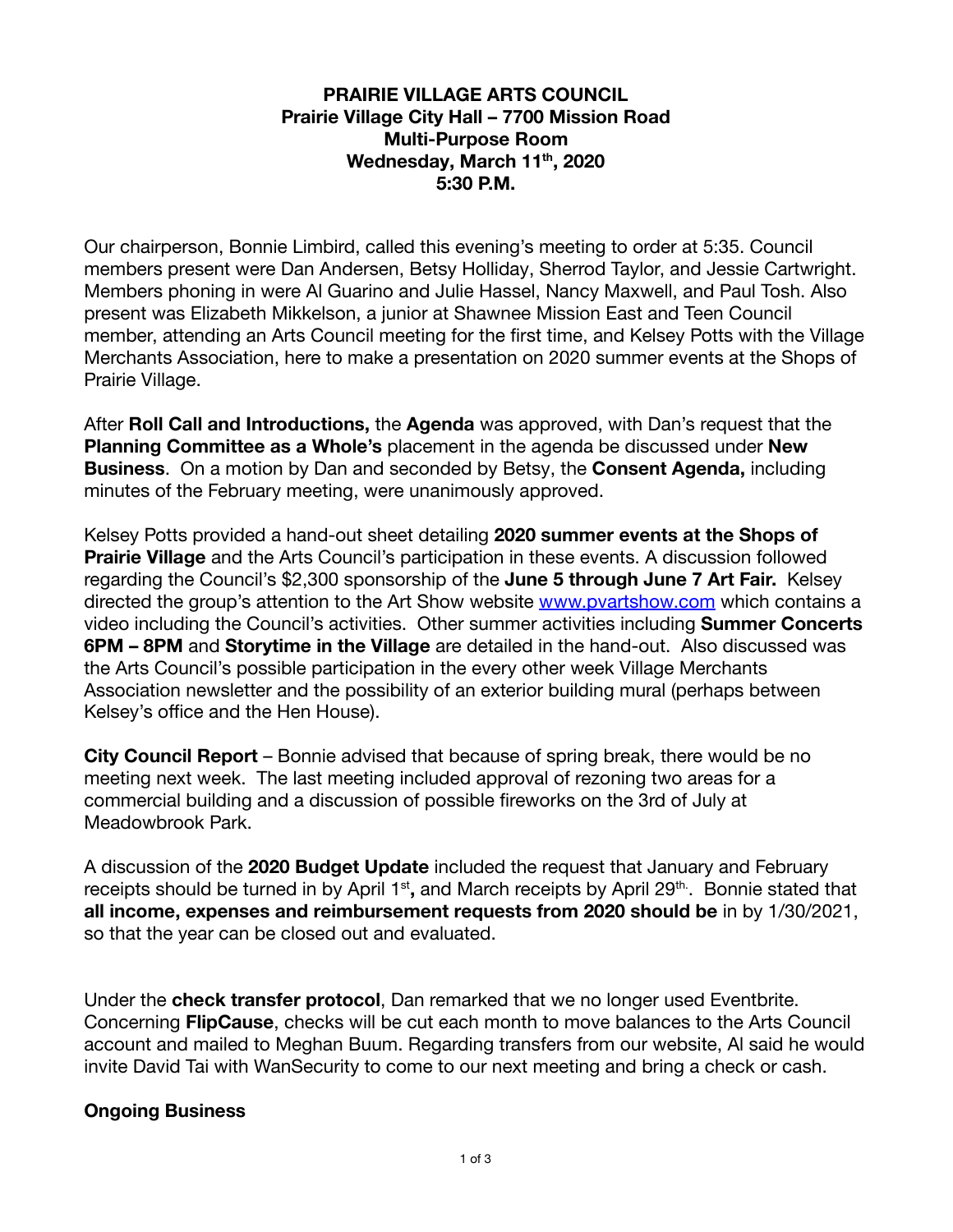Dan moved and Betsy seconded a motion that discussion of the **final 2020 calendar for Chamber in Chamber** be deferred to the April meeting when Sheila Evans could be present. This motion passed unanimously. Dan also asked that the police department be requested to keep the front door unlocked until 5:00 **on Saturdays when "removal and hanging" is occurring**. Also, that afternoon access to (reservations of) the Multi-Purpose Room be from noon to 3:30.

A lengthy discussion of the **2021 Proposed Budget Draft** ensued, with emphasis on revitalizing our plans to obtain sponsorships. Total Revenue and Expense budgets began at \$34,700.00. With additions of \$560 income added to sponsorships; and with \$60.00 expense added to Special Olympics Art Show and \$500.00 expense added to Jazz Fest Event, the new balancing figure became \$35,260.00. On a motion by Dan and seconded by Sherrod, the final budget, as modified was unanimously accepted.

The full **Marketing Committee** report from the February 25, 2020 meeting is included with the packet distributed with the agenda for this meeting. Summarizing the results of this meeting, Al and Julie stated that **website renewal** discussions with WanSecurity were ongoing. **Second Friday Logo** is still under development. **The wine tasting** event is dead.

James Carney with Public Works says he has 96 entries for **Arbor Day Posters** . Dan says this will probably run concurrently with the **Art of the Special Olympics in May.** 

**Storage Shed Building Plans** have not yet been submitted to Mitch Dringman, building inspector, for codes approval. Dan is hoping to be able to build the shed with Paul Tosh's help this summer.

Since Ron Nelson was not able to attend today's meeting, his report on **Wine and Food protocol** will be postponed until the April meeting.

The meeting agreed that as an experiment, we print only **6 copies of the agenda packet** to be available at the meeting; the logic being that not all members require hard copies, preferring digital.

There being no further items on the business meeting agenda, Bonnie adjourned the business meeting at 7:28 PM.

## **PLANNING COMMITTEE AS A WHOLE**

Dan proposed that in subsequent meetings we move the Planning Committee meeting to come before the business meeting. This would enable the group to discuss matters that did not entail financial proposals first, before the opening of the actual business meeting.